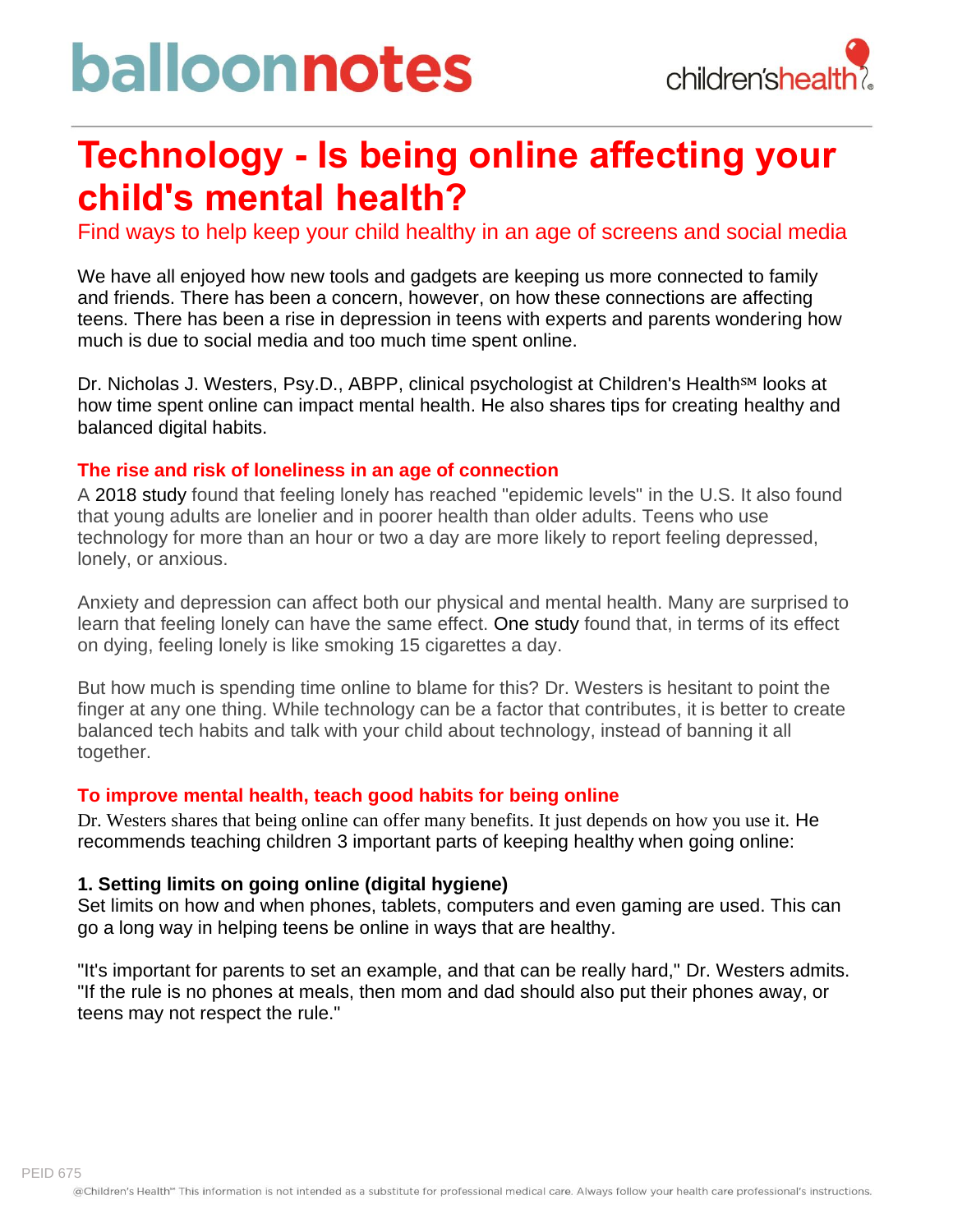# balloonnotes



Dr. Westers suggests parents talk with their teens about the following ideas for creating rules together that everyone in the family can agree to:

- **Establish "no phone" times.** For many families, this includes during meals as well as before and during bedtime.
- **Limit being online by balancing it with off-line activities.** This doesn't need to include time spent completing schoolwork, but it should not include phone, video games or watching TV.
- **Try a tech-free day.** Pick a day during the week that works best for everyone and try putting phones, gaming, computers, and tablets away for a whole day. This helps break every one of the habits of going online. It also helps foster creativity and connecting with others in the real world.
- **Take TVs, phones, tablets, and computers out of the bedroom.** Research has shown that these can make it harder to sleep well.

# **2. Being polite while online (digital etiquette)**

"Parents teach their children how to be polite – saying please and thank you – and to use basic manners when talking to people face to face," Dr. Westers says. "The same should be done with online behavior."

Being polite online can help children and teens stay away from and know when cyber bullying is happening. Talk with them about what they can do if they spot it among their friends.

When talking with others face to face, we look at their face and listen to the tone of their voice to understand things like humor, being sarcastic, expressing joy or sadness or even anger. It is almost impossible to tell how someone is feeling from words shared online through text only. It is easy to read someone's message very differently from what they meant to say.

Help your child learn when it is important to **not** reply to a message or wait before the reply, especially when they are angry. Teach your child how to wait, think about, and reply politely.

Learning to be polite and show respect can help your child connect with others in a healthy way, both in person as well as online.

# **3. Being safe while online (digital safety)**

Create rules for being online, chatting, and replying to messages they see when online. This should include:

- never meeting anyone in-person that they've met online
- not sharing personal information
- naming sites that children can visit.

# **Talk with your children about being online**

Dr. Westers offers these tips for talking with your children and teens about their online habits: